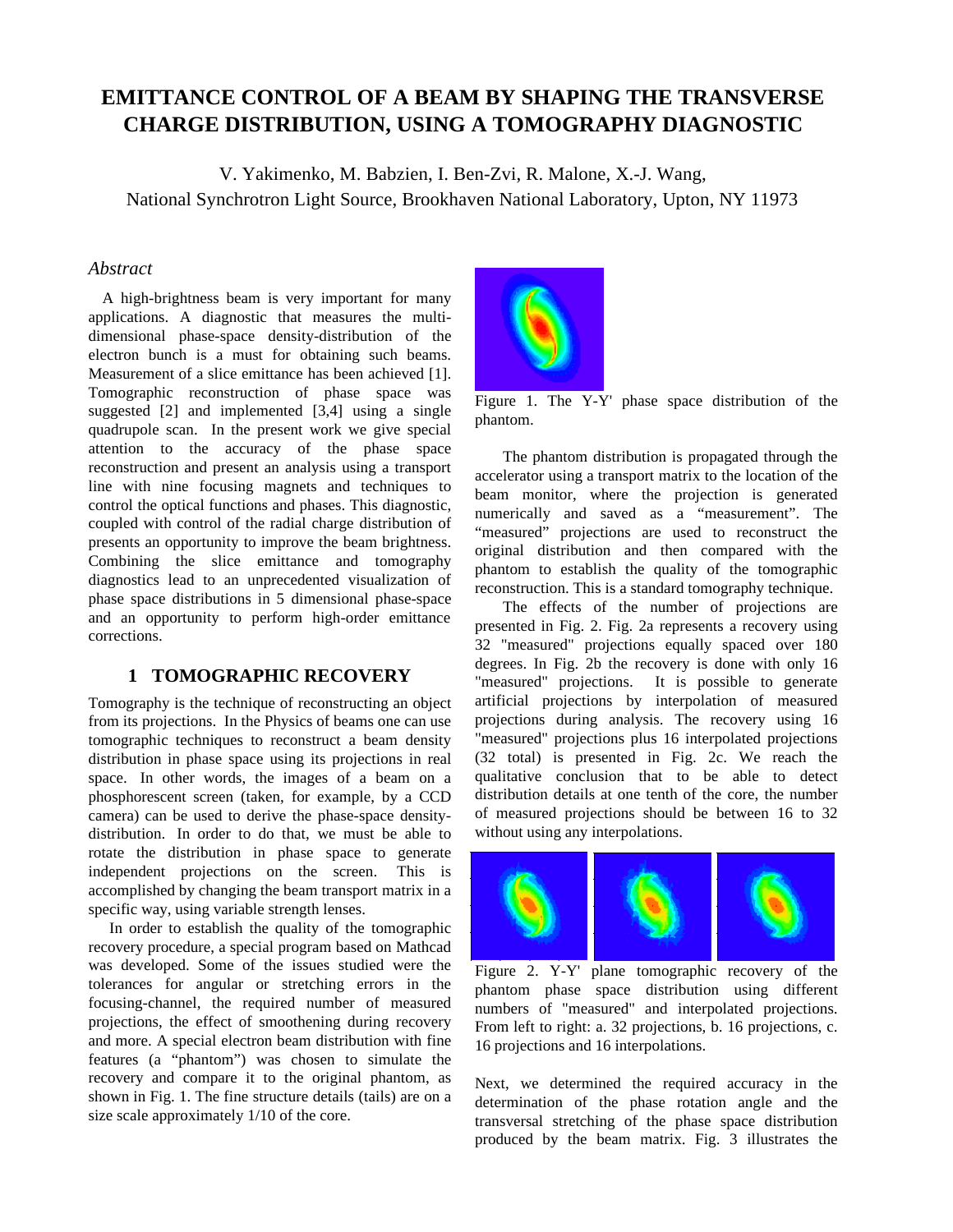recovery of the phantom distribution using 32 "measured" projections, with: a.10% simulated RMS error in phases; b.10% simulated RMS errors in transversal stretching; c. 10% phase and 10% stretching. We conclude that the rotation phase error should be of the order of 10%.



Figure 3. Y-Y' tomographic recovery of the phantom phase space distribution using simulated angular and scale errors. From left to right: a. 10% phase error; b. 10% stretch error; c. combined 10% phase and 10% stretch errors.

#### **2 THE EXPERIMENTAL SETUP**

The electron beam is produced by laser photocathode RF gun. A linear emittance compensation solenoid is located right after the RF gun controls the phase space distribution of the electron beam. Two RF linac sections with independent phase control accelerate beam from 5 MeV to approximately 50 MeV. A long beam line, immediately downstream of the linac, is used to generate rotations (phase advance) without a change in the beam size (constant optical functions). This beam line section has 9 quadrupole lenses as well as four beam profile monitors. Thus a complete control of the horizontal and vertical machine functions and satisfactory degree of monitoring are possible. A highquality beam profile monitor at the end of this line (just before a dipole magnet) was used to measure the projection. The recovery procedure determines the phase space distribution at the first beam profile monitor following the linac.

The tomographic reconstruction of transverse phase space may be combined with the measurement of a longitudinal slice [1], to produce the transverse phase space distribution of a longitudinal slice [4]. This leads to a measurement of the 5 dimensional phase space density distribution in  $(X, P_x, Y, P_y, Z)$ . For this purpose we introduce a linear energy chirp by de-phasing the second linac section and then select a longitudinal slice of the beam by a slit, located in the dispersive beam line downstream of the dipole. Tomographic measurements of a slice may be done at a beam profile monitor, located downstream of the slit, in the (non dispersive) Y-Y' plane. Alternately, a measurement of both X-X' and Y-Y' is possible in one of the experiment hall dispersion free beam lines downstream of another dipole.

#### **3 THE COMPUTER CONTROL SYSTEM**

The beam tomography application uses three subsystems of the Accelerator Test Facility's computer network: 1) the main control system and its peripherals, 2) a PCbased video frame grabber and 3) an additional PC on which the tomography application code resides.

**The central control computer** is a Digital VAX 4200 configured with a serial highway. Six CAMAC crates are located at several positions around the complex, each equipped with interface cards to control and monitor the facility's various devices, including magnetic optics components and beam diagnostics. Host to crate communication takes place over the serial highway. The operating system is Open VMS with TCP/IP network support. Vsystem, a commercial software tool package, is used to construct operator displays, generate the underlying database and provide an interface for applications programs. In addition to the main system, other computers are networked over a local area Ethernet.

**PC-based Video Frame Grabber:** Video frame analysis is the primary measurement technique used in this application. A PC-based frame grabber system was built using components, including a video motherboard, a variable scan video acquisition, 8-bit digitizer and a series of computation modules, resulting a highperformance, pipelined video image processor occupying 2 PCI slots. Most computations and projections are developed locally in this dedicated arithmetic hardware where all modules can communicate over their own local bus, thus placing no serious burden on the host PC. Frame grabbing, digitization and display are all completely synchronous with each pulse of the electron beam. Programming to control this subsystem was done using Microsoft Visual C++ under Windows NT. It can operate either as a stand-alone instrument (setup and results displayed on a local monitor) or as a slave device where commands and data are exchanged over a network TCP socket connection.

**The tomography computer** holds and executes all the actual logic needed to carry out a measurement. Like the frame grabber PC, it was also programmed using Visual C++ under Windows NT. Its program, called "TOMO", orchestrates the step-by-step actions needed to complete a measurement sequence, directing the main control VAX to manage facility hardware on its behalf. Once authorized, the tomography application has complete access to the accelerator database. By sending and receiving socket messages, values can be written to or read from the database, in turn signaling detached server processes to implement the desired action. These messages and acknowledgements mimic the actions a human operator would follow in making a measurement: setting and verifying magnet current, inserting and retracting beam profile monitors, switching video